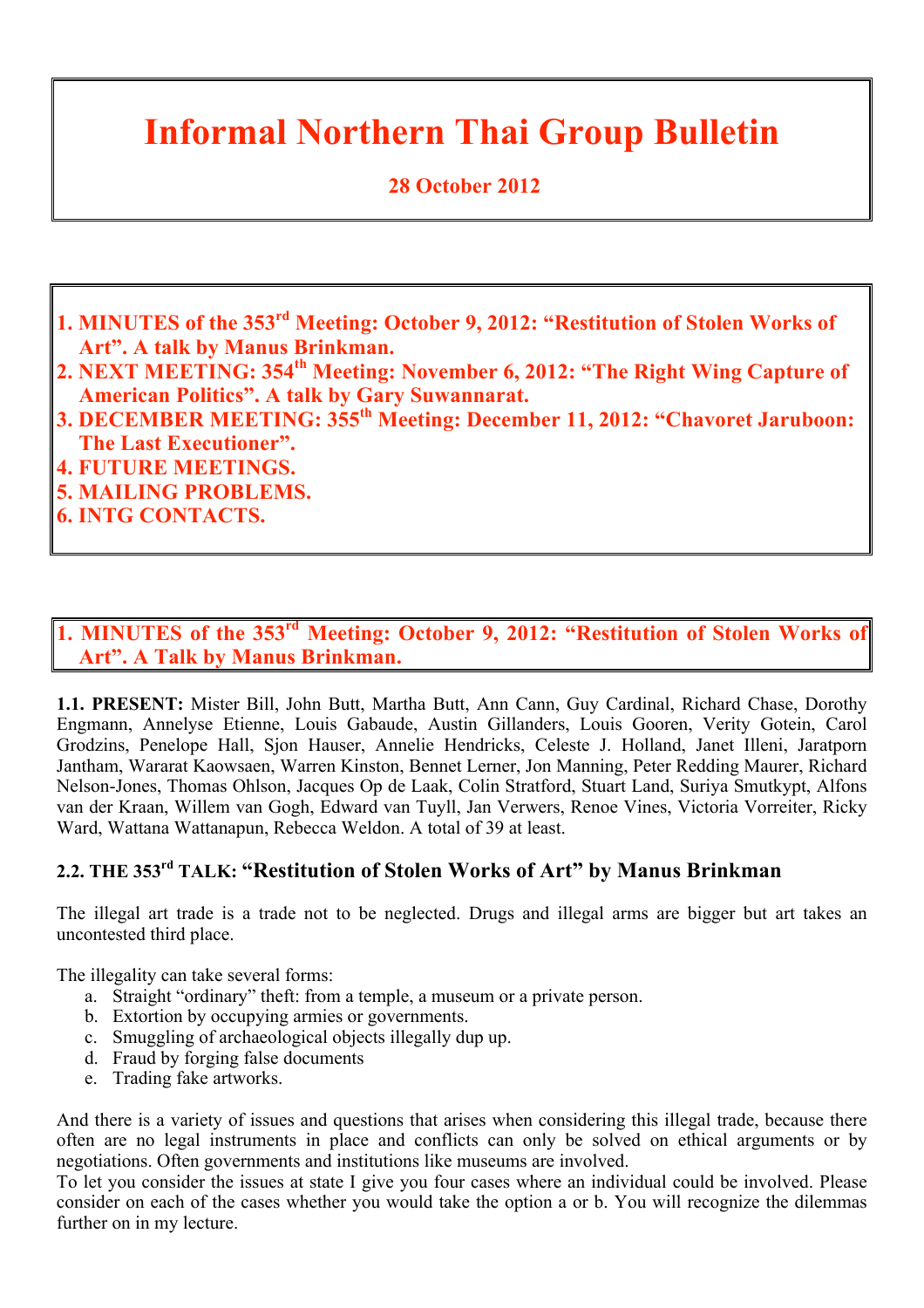**Case 1**: Somebody steals your jewelry. You go to the police. One year later it is discovered, owned by somebody a little but further in your street and now you want to have it back.

- a. It is logic that the object is returned to you, after all it has been stolen.
- b. The current owner might have bought the object in good faith and is now the legal owner.

**Case 2**: You inherited some beautiful and valuable bronze objects. They are originally from Nigeria. The Nigerian government claims them back because your grand-grand father has taken them from Nigeria during the colonial times. What would be your first reaction?

- a. The colonial times are a long time ago; times and morals were different then and besides there is no proof at all that my grand-grand father did anything illegally. I am the rightful owner and do not intend to give the objects back.
- b. You consider the case and argue that Nigeria can make a reasonable claim on ethical grounds. Colonialism can be considered as an illegal activity in the first place and almost all actions were forced upon the people in the colonies.

**Case 3**: You inherited a painting created by a famous artist. You know it is worth more than 500 000 dollars and it is part of your investment scheme for your pension plan. Now somebody claims that the Nazis in the 1930's confiscated it from a Jewish art collector whose granddaughter now claims it back. Besides, the granddaughter is not interested in the artwork at all, only the value it represents.

- a. No way, you are the rightful owner, no matter the horrible events during the Nazi area. I cannot be held responsible for what people did to each other seventy years ago.
- b. She may have a point in case, maybe you should return it. After all, her family was robbed of their possessions. Seventy years is not that long ago.

**Case 4**: A rich businessman has cheated your parents into selling him all their valuable antique furniture for a pittance.

- a. You bring the case to court arguing that the businessman was cheating. He did not inform your ignorant parents about the real value of their furniture.
- b. You do nothing, because your parents sold the furniture in a legally binding way. The cheater is not at fault, your parents should have known better.

These are a few cases that have a lot of parallels in the art world. The difference is maybe that the battles are fought on a higher, many times governmental level.

I will now present some famous cases which will have some of the aspects of the dilemma's you had to deal with earlier on.

#### **The marbles of the Parthenon (or Elgin marbles).**

Made by the famous sculptor Pheidias in 449 BC;

A big part of the Parthenon exploded in  $17<sup>th</sup>$  Century during a Venetian invasion, so it was mostly a collection of ruins.

Lord Elgin recognized the value of the remaining marbles and removed them with the consent of the Sultan of the Ottoman empire in 1801. He paid a considerable sum to the Sultan.

The first marbles were transported in 1804 and the last in 1812. When Elgin landed in financial troubles, he offered to sell them to the British Museum. In 1816 they were bought by the British government and transferred to and now owned by the British Museum, who constructed a special room for them.

Since Greek independence in 1830 it has regularly requested the return. Maybe you remember Melina Mercouri who was Minister of Culture in the 1980's. She was very active and created new momentum.

However the trustees of the British Museum refused to return them and in 2002 the British Museum together with other famous European and American museums stated they were "universal museums".

Greece in the meantime built a museum on the Acropolis opened in 2009 with a special room for the marbles.

It is impossible to solve on legal or even ethical grounds. Who is right and who is wrong? The only issue in court is the interpretation of the letter of the Sultan. The sultan never wrote a letter to Lord Elgin, but at the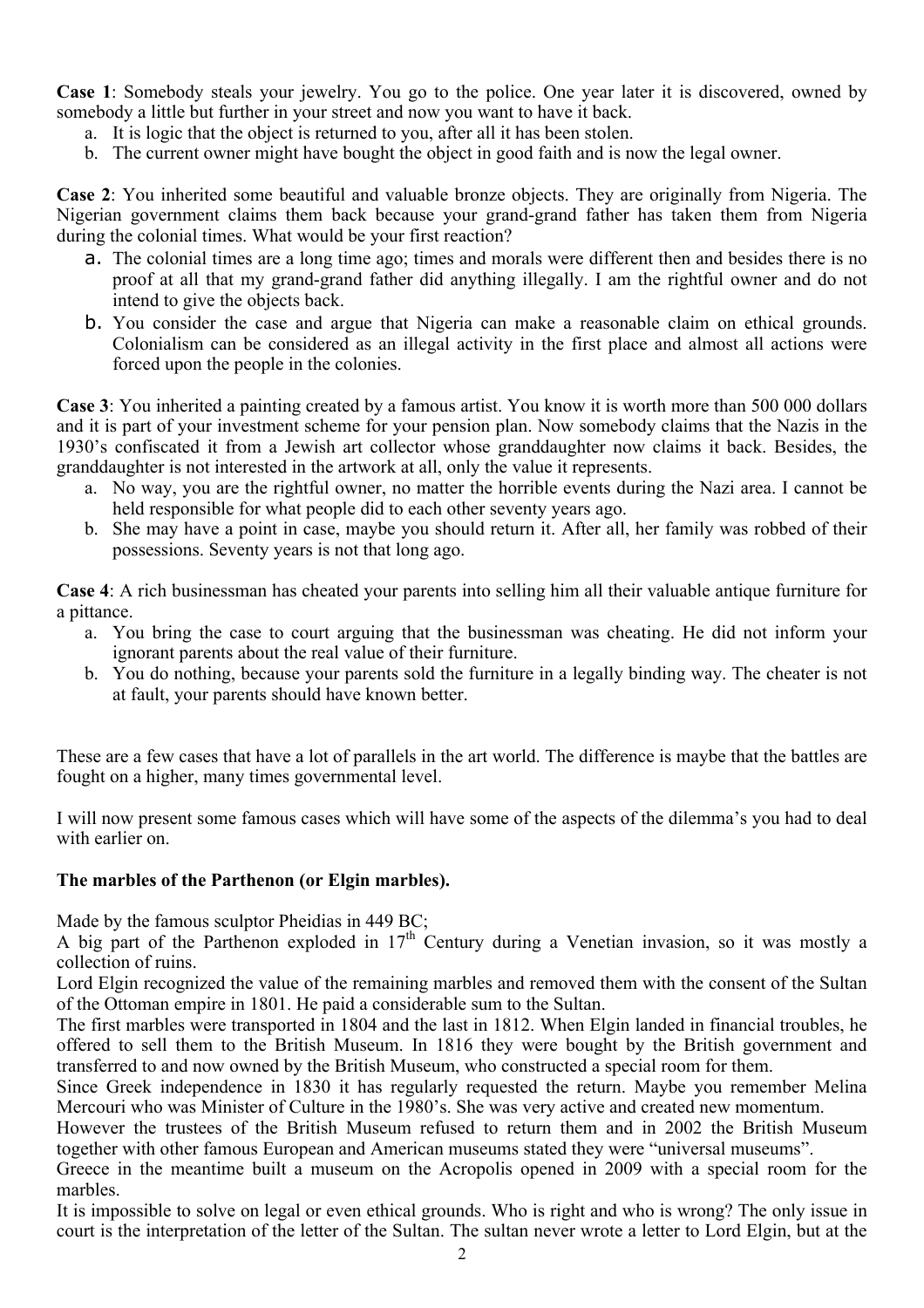request of the Lord, because Greeks were interfering with his work at the Parthenon. In the letter the Sultan forbid interference with Lord Elgin's work. He clearly stated that nobody was allowed to hinder Lord Elgin with his works and that nobody should illegally export the objects from the Parthenon. Was "nobody" in this case including Lord Elgin or not? In any case, the sultan did not actively hinder the transportation activities.

Solution? Some years in London, some years in Athens? Return to Athens, in which the British Museum remains owner but grants the Greek a long term loan? In return the British museum will receive other important antiquities.

#### **Aureal Stein and Dunhuang**

Aurel Stein, a Hungarian in the British service in India and a devoted scholar and archaeologist, made three expeditions to the lands of the Silk Road, in 1900, 1906 and 1913. On his second expedition he arrived at "The Caves of the Thousand Buddhas" in Dunhuang.

One Buddhist monk had started hewing a cave there in the year 353. For hundreds of years after him others continued to cut shrines in the rocks. It was the time of the export of Buddhism to China. Pilgrims passing by made paintings in many of the caves.

The caves with their treasures were long forgotten only to be rediscovered in the beginning of the  $20<sup>th</sup>$ Century by a monk, who discovered behind a hidden wall an enormous amount of manuscripts, all more than thousand years old, the oldest being 1600 years.

They were almost all sold to foreign expeditions. Aurel Stein bought most of them. He acquired 24 cases of manuscripts, which were evenly distributed to the British Library and the British Museum in London and the National Museum of India in New Delhi (then part of the British Empire). Some argue Stein did not buy the objects, but bribed the Abbot in charge of Dunhuang and smuggled the treasures out of the country. For the British Stein became a famous archaeologist, for the Chinese a looter of heritage.

Even more difficult to solve. If somebody offers to sell something of which he obviously does not know the real value and the buyer acquires it as such, who is right?

#### **Rat and rabbithead from Yves Saint Laurent collection.**

In 2009 a big part of the collection of Yves Saint Laurent and Pierre Berge was sold at an auction at Christies in Paris. Among the thousands of objects were a bronze head of a rat and a rabbit. They were part of an ensemble of twelve bronze animal heads, symbolizing the zodiac of the Chinese years. They were made in Italy by a French Jezuit Guiseppe Castiglione for the summer palace of emperor Qianlong (1735- 1795).

The Old Summer Palace (not what is presently called the Summer Palace, but East of it) was plundered by Western forces at the end of the Second Opium War in 1860. China was not willing to surrender. Two British envoys, a journalist for The Times their small escort of British and Indian troopers met with the Royal Prince to negotiate. They were imprisoned and tortured, resulting in twenty deaths. The British High Commissioner to China, Lord Elgin (the son of the lord Elgin of the Elgin marbles) retaliated by ordering the destruction of the palace, which was then carried out by British and French troops. The Old Summer Palace was fired by 3,500 British troops and burned for three days. Elgin and his troops also managed to loot many treasures from the Yuan Ming Yuan imperial gardens and took them to Britain. Artworks were later scattered all over the world.

A Chinese association, (backed behind the scenes by China) asked for the return of the two heads to China. At the auction an anonymous buyer bought the two heads for about 30 million Euros. It appeared to be Cai Minghao, a Chinese art dealer indicating that he would never pay for the heads, but that he only wanted to prevent the sale to go ahead. Cai was supported by the Chinese government although he seemed not have informed them beforehand. Christies and Pierre Berge decided not to auction the heads again and they are now at home with Pierre Berge.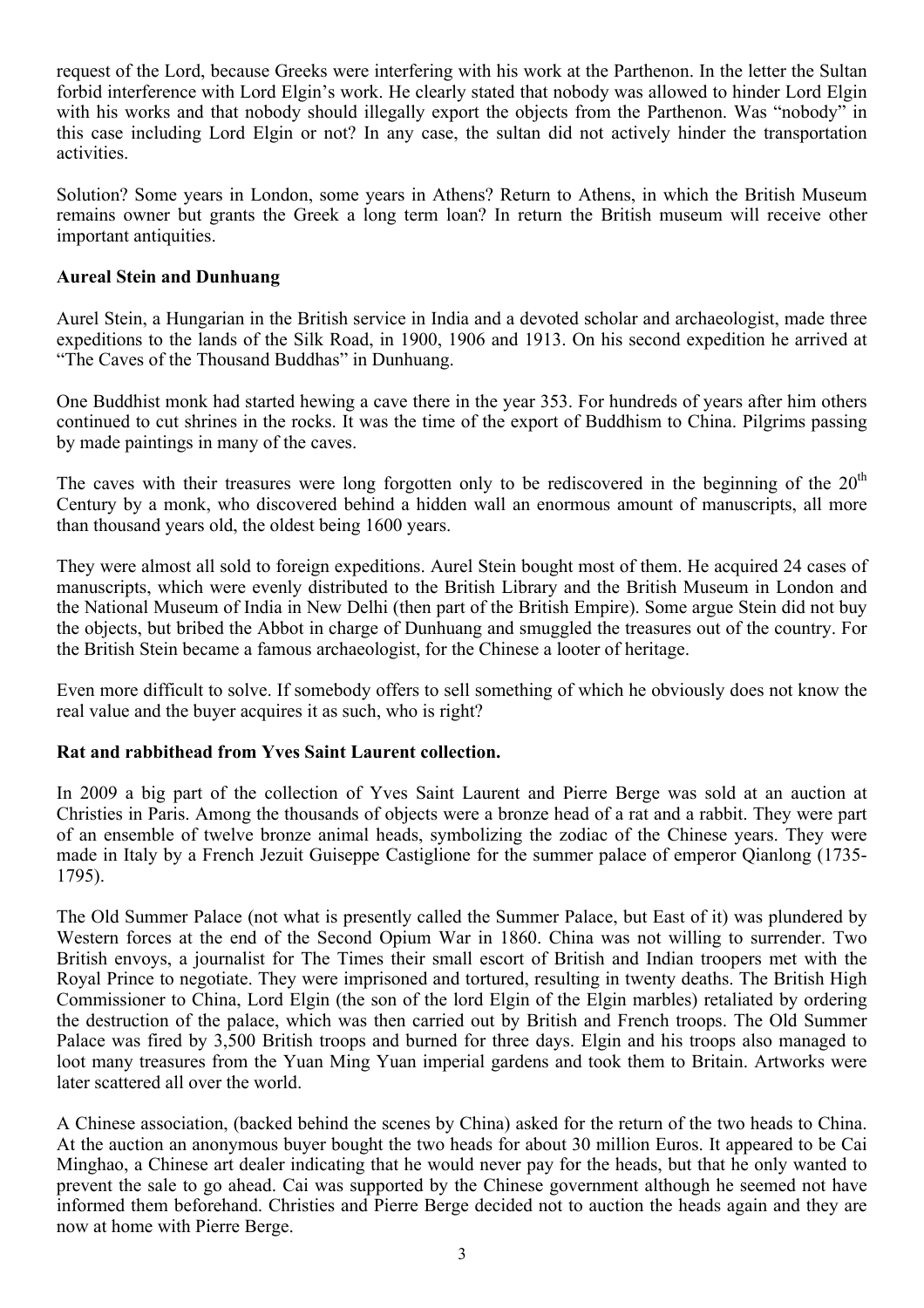In a certain sense it was an exceptional case, because China is quietly buying back many objects that come on the market via the Cultural Relics Recovery Fund and The Poly Museum, part of the Military industrial conglomerate Poly. China has thus chosen a different approach from Italy, Greece or Turkey. China buys when and what it can. Any legal case would be very difficult for the Chinese government, because there was almost no legislation to prevent objects leaving the country. In 1950 all export of cultural goods was prohibited unless special approval had been given. This law however was almost never enforced, especially not during the times of the Cultural Revolution.

The Chinese practice to buy back artworks whenever they come on the market is maybe the best possible solution, especially now when China can afford it. However every once in a while the nationalist sentiment comes into play leading to "them" against "us" and only aggravating the situation and preventing a solution.

#### **Metropolitan and Getty Museum**

The Metropolitan Museum: the Euphronios Crater and the Getty Venus Morgantine.

Italy: carabinieri special department for art (theft, looting). They discovered that a certain Giacomo Medici had warehouses in the Freeport of Geneva where he kept antiquities illegally dug up by the tomboroli. When the Italian Carabinieri raided Giacomo Medici's warehouse in the they recovered 3,800 objects and more than 4,000 photographs of objects that had previously passed through Medici's hands.

His close partner was Robert Hecht a famous American art dealer with whom the Getty curator Marion True had a close relationship. She bought many objects, as did the Metropolitan Museum in New York and the Boston Museum of Fine Arts. Italy brought the case to court and in 2010 it was more or less solved after all three museums signed agreements to return important antiquities to Italy.

There is now an exhibition in Rome (open 29 September, close 15 December) of a few hundreds of returned objects among which the Euphronios crater.

Here was a case made by the Italian police in which it was proven that the objects were illegally dug up and exported. Archaeological digging without permission, not notifying the authorities of finds and export these outside the country are a crime under Italian law. The case was well constructed and relatively recent. Besides, Italy has a lot of cloud with respect to loans of artworks. Therefore, a deal with the museums in the USA solved the case.

The success of Italy has led to much activity in other countries: one could speak of a new wave of demands for restitution.

Especially Turkey has become very active in this respect, so much so that museumdirectors start to call it cultural blackmail. The Turkish government turns the case around. It identifies objects of Turkish (or Ottoman) origin and asks museums to proof that they hold a legal title to the object. This is one step further and will be difficult, because many museums bought the objects from art-dealers. Whether they were or were not aware of the provenance or should be aware of the provenance is the big issue. Nowadays they are more careful.

Museum directors say the repatriation drive seeks to alter accepted practices, like a widely embraced Unesco Convention that lets museums acquire objects that were outside their countries of origin before 1970. Although Turkey ratified the convention in 1981, it is now citing a 1906 Ottoman-era law one that banned the export of artifacts — to claim any object removed after that date as its own.

Turkey itself could be the object of claims as well. One example is a prized sarcophagus named for Alexander the Great, discovered in Sidon, Lebanon, in 1887, and now in Istanbul's Archaeological Museum. Mr. Suslu said the sarcophagus was legally Turkey's because it had been excavated on territory that belonged to Turkey at the time.

UNESCO Convention 1970 (and Unidroit 1995). UNESCO: an object that has been illegally excavated and exported should be returned. But if the owner bought it in good faith nothing can be done unless he wants to sell or give it back. Plus: everything that has been illegally exported before 1970 doe not fall under the Treaty, so a kind of laundering. Many countries signed the UNESCO Convention. UNIDROIT: if an object has been found illegally exported, it should be returned. The owner in good faith however should be fairly compensated. No wonder few countries signed UNIDROIT, especially not the importing countries (with the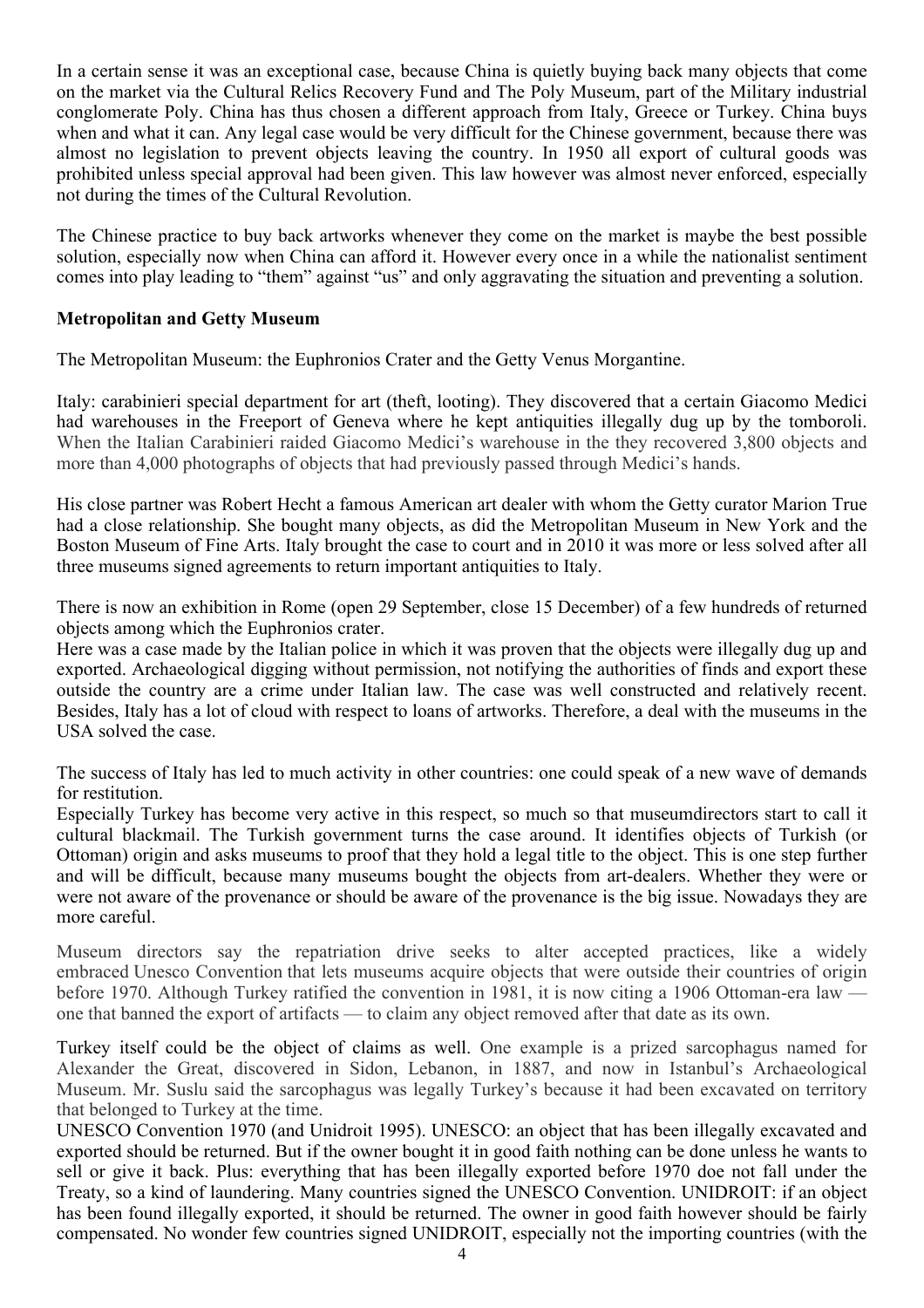exception of Netherlands, Denmark, Switzerland and Finland (and the source countries Italy, Greece and Spain). In Asia only China, Cambodia and Pakistan.

South East Asia with the exception of Cambodia and Vietnam never showed a special interest in both conventions. In Thailand the UNESCO Convention has never been the object of serious debate.

Back to some other examples: **Benin Bronzes; Nok sculptures.**

#### **Benin bronzes.**

In 1896 Nigeria was under British influence. There were many conflicts and one ended in a trap set by the king Oba of Edo (now Benin City). 200 British soldiers were killed. In a punitive raid in 1897 thousands of objects were taken by the British and many of them were sent to the British museum. Most of them were bas reliefs from the palace. An important part that was left came over the years in the possession of private collectors and museums all over the world. The director of the British Museum Neil Macgregor was quoted in the French journal Liberation: "Of course it was horrible, but in the international context of that time one could judge that the British Museum acquired the objects legally." Between 1950 and 1970 some 50 bronzes were returned to Nigeria, but its independent government has ever since claimed the others as well. Neil MacGregor: "But because these beautiful artworks were available for the whole world to see and visit, it changed the perception of these ancient cultures and it led to people starting to doubt their ideas about European superiority."

#### **Nok terracotta statues.**

The Nok culture started around 1000 BC and vanished around 500 AD. The culture produced many terra cottas of which only fragments are left, mostly heads. These are one of the oldest statues in Sub Saharan Africa. The first Nok statue was found in 1928 during mining operations in the city of Nok on the Jos Plateau. Over the years others have been found; in 1977 at a site 153 statues were found. Since 1953 a law was in place that prohibited unauthorized digging and export of archaeological objects. However over the years and especially from the late seventies to the early nineties there was massive looting of the sites and even the museums in Nigeria were not spared. Nowadays one can find Nok statues all over the world and, by the way, my estimate would be that over half of them are fakes, which is yet another problem.

These are two different cases.

The Benin bronzes have been taken by colonial force so to say, the Nok statues have been illicitly dug up and exported. Many Nok objects fall under proper legislation and the UNESCO Convention of 1970. There is no question that these statues should be returned. In fact one could argue that 99% of the Nok objects have been illicitly traded and a collector or museum that possesses it, is seriously wrong. The argument that they did not know or could not know does not hold. Therefore is was a real surprise (or maybe not a real surprise) when the Louvre bought some Nok statues from a Belgian dealer in 2000 with the idea to transfer them to the new Musee de Quay Branly, the museum of ethnology that was opened in 2006 with the strong support of President Chirac. There was much press attention The terracottas had been bought and the purchase it appeared had been retrospectively authorized by the Nigerian Minister of Culture in February 2000 after Chirac had personally intervened with the president of Nigeria. However, the Nigerian embassy in Paris maintained that the authorization was invalid because it had not been approved by the NCMM, and the terracottas had not been licensed for export. In March 2002, a settlement was reached whereby Nigeria agreed to loan the pieces to France for a renewable period of twenty-five years and in 2005 this period was extended to thirty-seven years. It is definitely a very dubious case, although ownership of the statues is definitively Nigerian, which is progress.

The case of the Benin bronzes is more of an ethical issue, because proper legislation was not in place at that time.

Nigeria and many others argue that the bronzes should be returned, others argue differently, especially a group of important museums which signed a declaration called "The Universal Museum". The essence of the declaration is the following:

"The international museum community shares the conviction that illegal traffic in archaeological, artistic,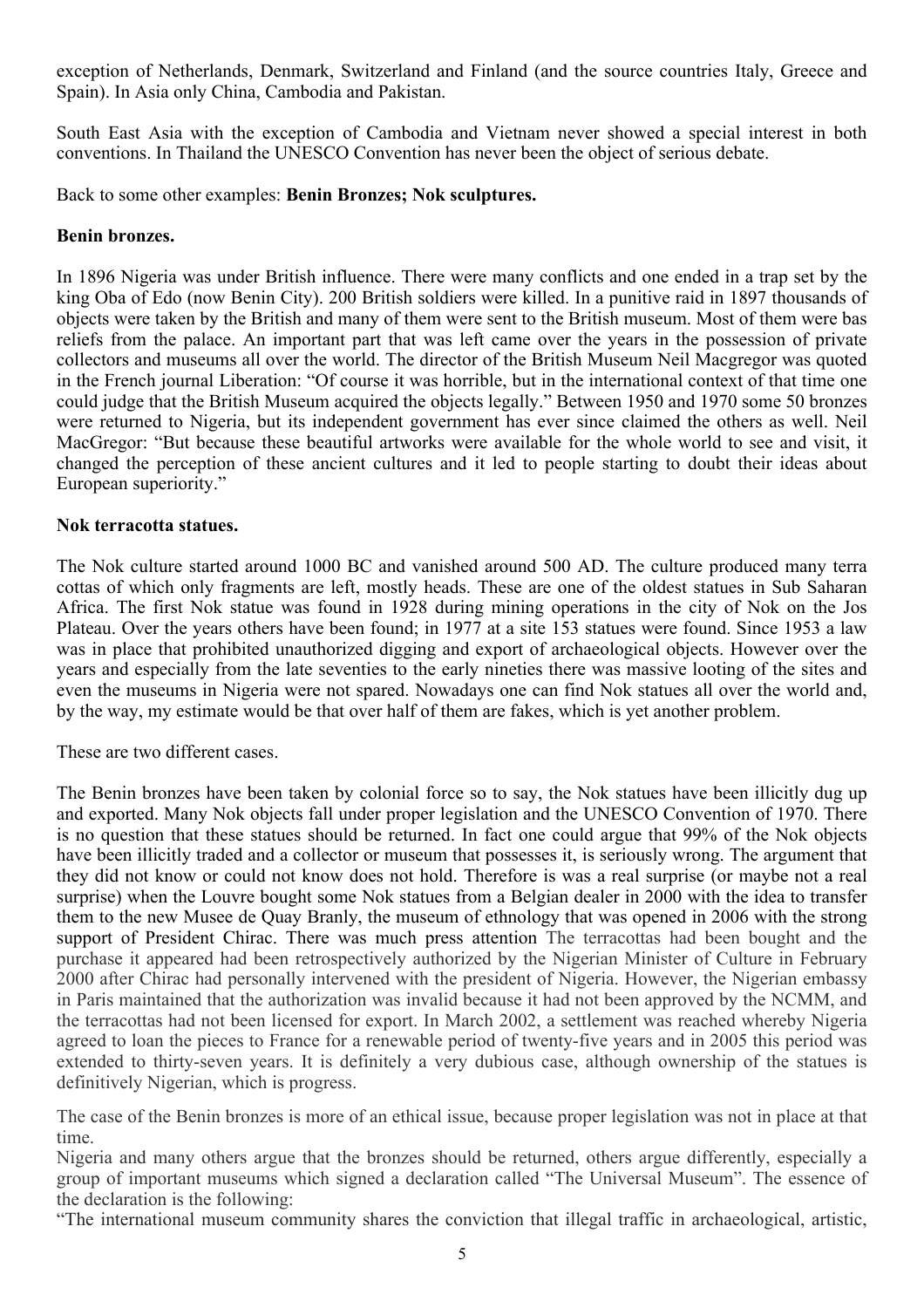and ethnic objects must be firmly discouraged. We should, however, recognize that objects acquired in earlier times must be viewed in the light of different sensitivities and values, reflective of that earlier era. The objects and monumental works that were installed decades and even centuries ago in museums throughout Europe and America were acquired under conditions that are not comparable with current ones… Although each case has to be judged individually, we should acknowledge that museums serve not just the citizens of one nation but the people of every nation."

It is indeed a difficult issue: how far does one need to go back in history and what responsibility have current generations for their ancestors past. This is especially difficult when elements of guilt, the gap between the rich and the poor and the pride of the nation come into play.

These were different times indeed. In 1894 the Dutch looted the palace of the Radja of Lombok (on Bali). The treasure, a huge amount of jewellery, silver daggers (kris) and other valuables was shipped to the Netherlands. It was exhibited in 1898 in the National Museum in Amsterdam. It was hailed as an exemplary result. One could see with one's own eyes how the local radja plundered their people and amassed huge treasures only for their own delight while their people were suffering. Hundred years later the argument was of course very different. The majority of the treasure has been restituted to Indonesia, but may objects are still in the possession of two Dutch museums. However the Indonesian government does not claim them anymore after the return of the biggest part of the treasure.

#### Thailand:

Several dealers, collectors and museums in California, USA were accused of illegally importing archaeological objects, many of them Ban Chiang pottery from Ban Chiang, Thailand. Apart from the fact that the collectors undervalued the objects for tax reasons, they did not owe proper papers and had not done due diligence. The US Archaeological Resources Protection Act from 1979 recognisez other countries legislation. Thailand has a law forbidding export of archaeological finds.

The contested objects are far less valuable than those returned by the Getty but they are far more numerous, and some of the alleged conduct by museum officials, contained in hours of tape-recorded meetings, appears equally troubling.

Many come from the ancient civilization of the Ban Chiang, which occupied northeastern Thailand from 1000 BC to AD 200. The original location where Ban Chiang culture was discovered was named a World Heritage Site in 1992 and is considered the most important prehistoric settlement yet discovered in Southeast Asia.

The warrants allege that the Ban Chiang objects are probably looted because they were first excavated by archeologists in 1967, six years after Thailand banned the export of antiquities.

The smuggled antiquities were affixed with "Made in Thailand" labels, and sometimes painted over, to make them look to U.S. customs officials like modern replicas. Olson allegedly told the agent.

In March 2000 Thailand returned looted art to Cambodia which was smuggled into Thailand, but there are still a lot of illicitly traded artifacts on the market in Bangkok. Beware however of copies !

Maria Altmann, niece of Ferdinand Bloch Bauer, rich entrepeneur in Austria with a hug collection, among others of Klimt. The Nazi's confiscated all his possessions. He fled Austria to Switzerland, died in 1945 and left all his possession to his nephews and nieces. One of these nieces and the last surviving, Maria Altmann, started to claim the artworks in Austria were most of them were in the possession of the Belvedere Museum. She went there herself with the help of a journalist and the Jewish community who discovered many of the works of her uncle. Initially Austria did not move ; later in 2006 it returned six paintings, which were exhibited for a few months in Los Angeles and later sold by Maria for 192 million US\$. The money was distributed among the heirs. (this irritated many museum curators, but why exactly?)

Another Maria, Maria von Saher, managed to get 202 artworks returned from the Dutch government. It had been the collection of the Dutch businessman Jacques Goudstikker and was confiscated by the Nazis. He tried to flee, but was killed. His widow tried to retrieve parts of the collection but this was refused by the Dutch Government who received the collection after the war. Maria von Saher was the widow of the only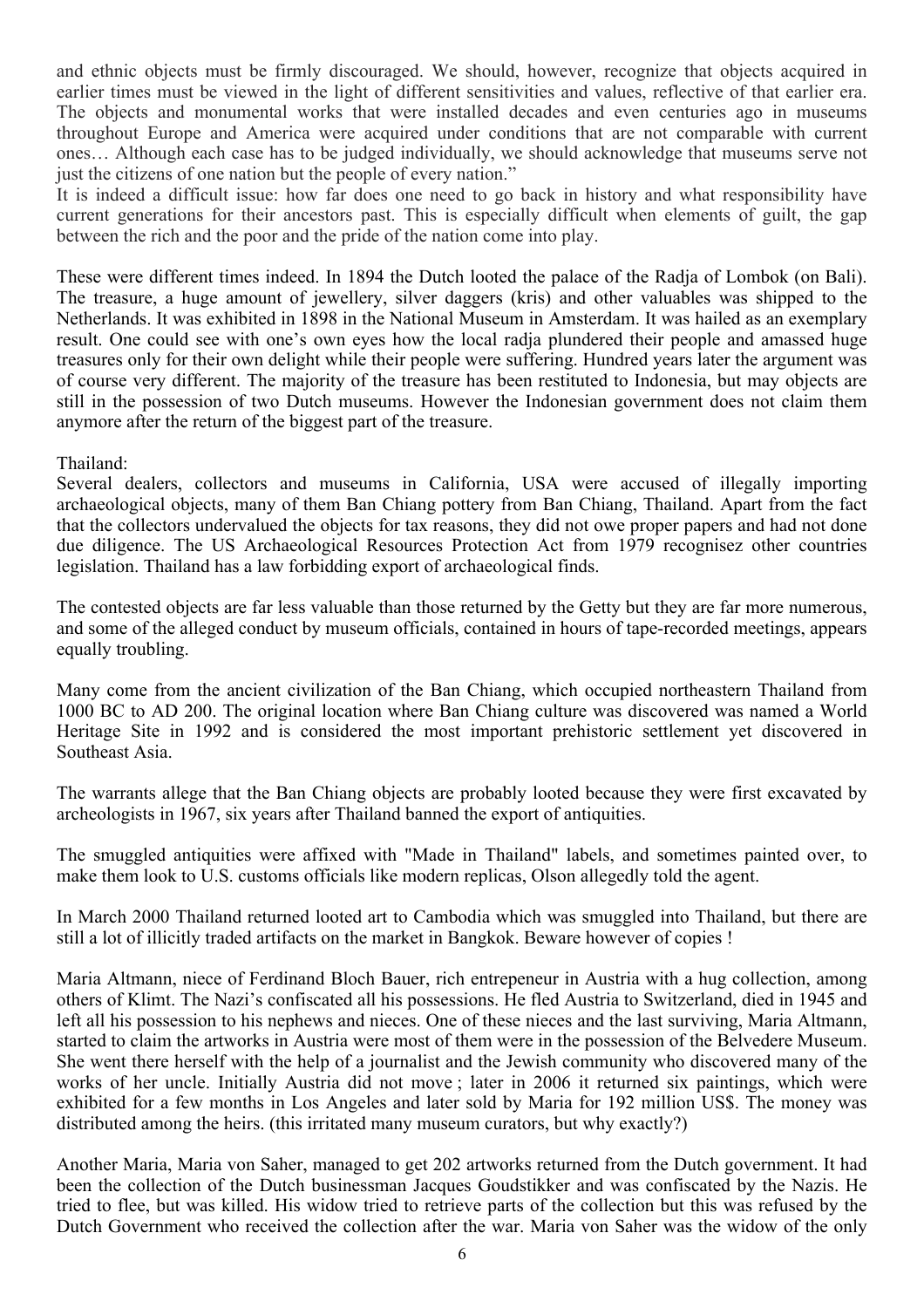son of Jacques Goldstikker. She reopened the case and although initially the Dutch government refused again, it created an committee, the Restituion Committee" in 2001, which finally agreed to return the artworks, many of which had a prominent place in the national museums. This happened in 2005. The Goudstikker collection counted thousands of objects and the search in the whole of Europe is continuing thanks to this success.

Why refused? Because the Dutch government argued that he had sold the artworks to the Germans, which was indeed the case, but this was a forced sell for little money.

But it was the portrait of Wally by Egon Schiele (his mistress for a long time) that created the biggest fuss. The portrait had been confiscated during the war and had come in the possession of the Austrian collector Leopold, whose thousands of artworks have been transferred to the Leopold museum, a new museum built by the Austrian state. Leopold sent 55 artworks by Schiele to the US for an exhibition in 1997. The family of the owner of the artgallery that had been confiscated, Bondi, brought the case for the US court and the portrait of Wally was seized by the State of New York for the time of the process. This led to a kind of panic among many museums, who were afraid that international exchange of artworks would come to a standstill because of the risks involved. Russia for instance decided not to send a collection of impressionist paintings to London because the collection had been confiscated from a Russian art collector during the Russian Revolution.

The case of Wally has been settled (the Leopold museum bought it for 19 million dollar, much less that the market value) and international exchange has not come to a standstill. It led however to much activity to dig deeper into the provenance of a lot of artworks. A conference of American museum directors in 1998 in Washington started it all.

How far do you go back? And what arguments does one use? Fortunately much historical documentation still existed in the Nazi loot cases, but in colonial times this may be more difficult.

# **2. NEXT MEETING: 354th Meeting: November 6, 2012: "The Right Wing Capture of American Politics". A talk by Gary Suwannarat**

The rightward drift of US politics over the past 40-50 years has its origins in opposition to the "New Deal" introduced by Pres. Franklin Roosevelt to pull the US out of the Great Depression. The religious right, funded by some of the same big money names funding efforts to defeat Pres. Obama, the National Rifle Association, and the anti-government (including anti-social safety net) groups have shared financial and think tank "conceptual" support. The synergy of these groups and the avid commitment of at least some of their members have drastically changed US politics, aided and abetted by an incurious and poorly informed press. The talk will briefly lay out this history, and then turn to the current Presidential race, Congress and the Senate, and, briefly, to state and local politics..

*Gary Suwannarat is representative of Democrats Abroad in Thailand. She attended the 2012 Democratic National Convention in early September in Charlotte, North Carolina.*

**3. DECEMBER MEETING: 355th Meeting: December 11, 2012: "Chavoret Jaruboon: The Last Executioner"**

The Last Executioner is the title of a 2007 autobiography by Chavoret Jaruboon, the last person in Thailand whose job it was to execute by gun. In 20 years as executioner, from 1993 to 2003, he executed 55 people, including one woman. However, Khun Chavoret was not at all what one might expect of an executioner. In his youth, he was a rock and roller who played the border bars for the American GIs during the Vietnam War. He gave up his rock and roll career after marrying his teenage sweetheart, Khun Tew, to take a "respectable" job in order to support a family, and the spent the remainder of his years attempting to reconcile the good and bad karma which resulted from his decision.

*Don Linder befriended and interviewed Khun Chavoret, his family, friends, and even his early band mates, and is now writing a film of his life which will go into production in March 2013.*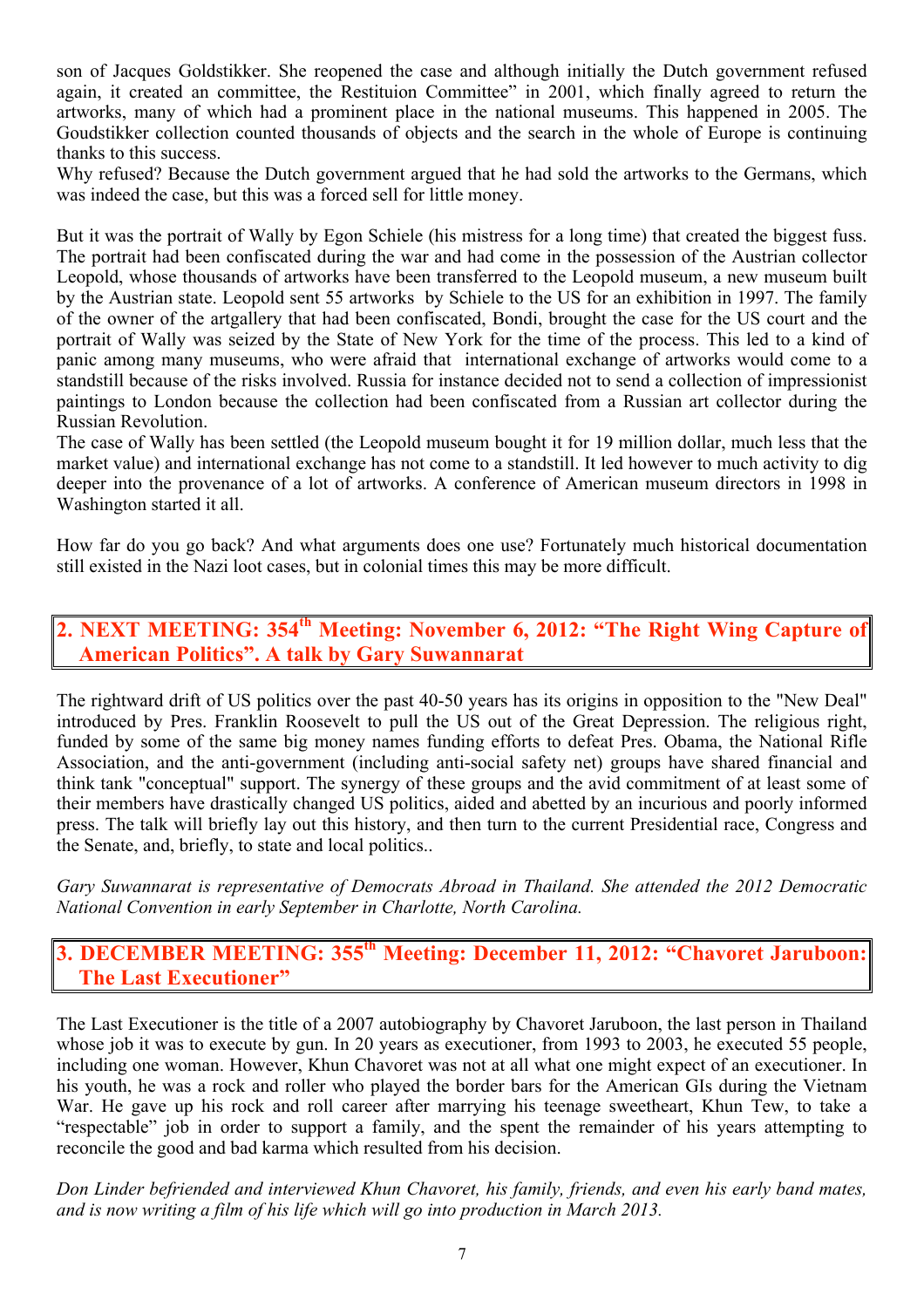### **4. FUTURE MEETINGS**

- **354th Meeting:** November 6, 2012: "The Right Wing Capture of American Politics". A talk by Gary Suwannarat.
- **355th Meeting:** December 11, 2012: "Chavoret Jaruboon: The Last Executioner". A talk by Don Linder
- **356<sup>th</sup> Meeting:** January 15, 2013: A talk on the Hmong by Dr. Chia Youyee VANG, Dept of History, University of Wisconsin, Milwaukee. Specific topic to be announced.

#### **5. MAILING PROBLEMS**

*The following addresses do not work and have been phased out of the INTG mailing list. If you know a working address for these addressees, please sent it to gabaudel@yahoo.com.* 

 $\leq$ ceford@tcp.co.uk>  $\leq$ celinacee@live.fr>  $\langle \text{d} \rangle$  f(*a*) loxinfo.co.th  $\langle k \rangle$ ategunn $62$ @yahoo.com.au  $\le$ paulinebottrill@hotmail.com>

#### **6. INTG CONTACTS: Convenor, Secretary, Website**

- **1) Convenor : Rebecca Weldon:** e-mail: < **rebecca.weldon@gmail.com**>. Mobile: **087 193 67 67**; Home: **053 227272**. Address: Gerard Habitat, Room 204 - 8/2 Soi 3 Nimmanhemin Rd. - T. Suthep - A. Muang CHIANG MAI 50200 – THAILAND
- **2) Secretary: Louis Gabaude**: e-mail: <**gabaudel@yahoo.com**>. Mobile: **087 188 50 99**. Address: 28/64 Laguna Home 10 - T. Sansai Noi - Mu 8 - A. SANSAI - CHIANG MAI 50210.
- **3) INTG Website**: http://www.intgcm.thehostserver.com

- **Thank you for printing and posting the following on any board you can** -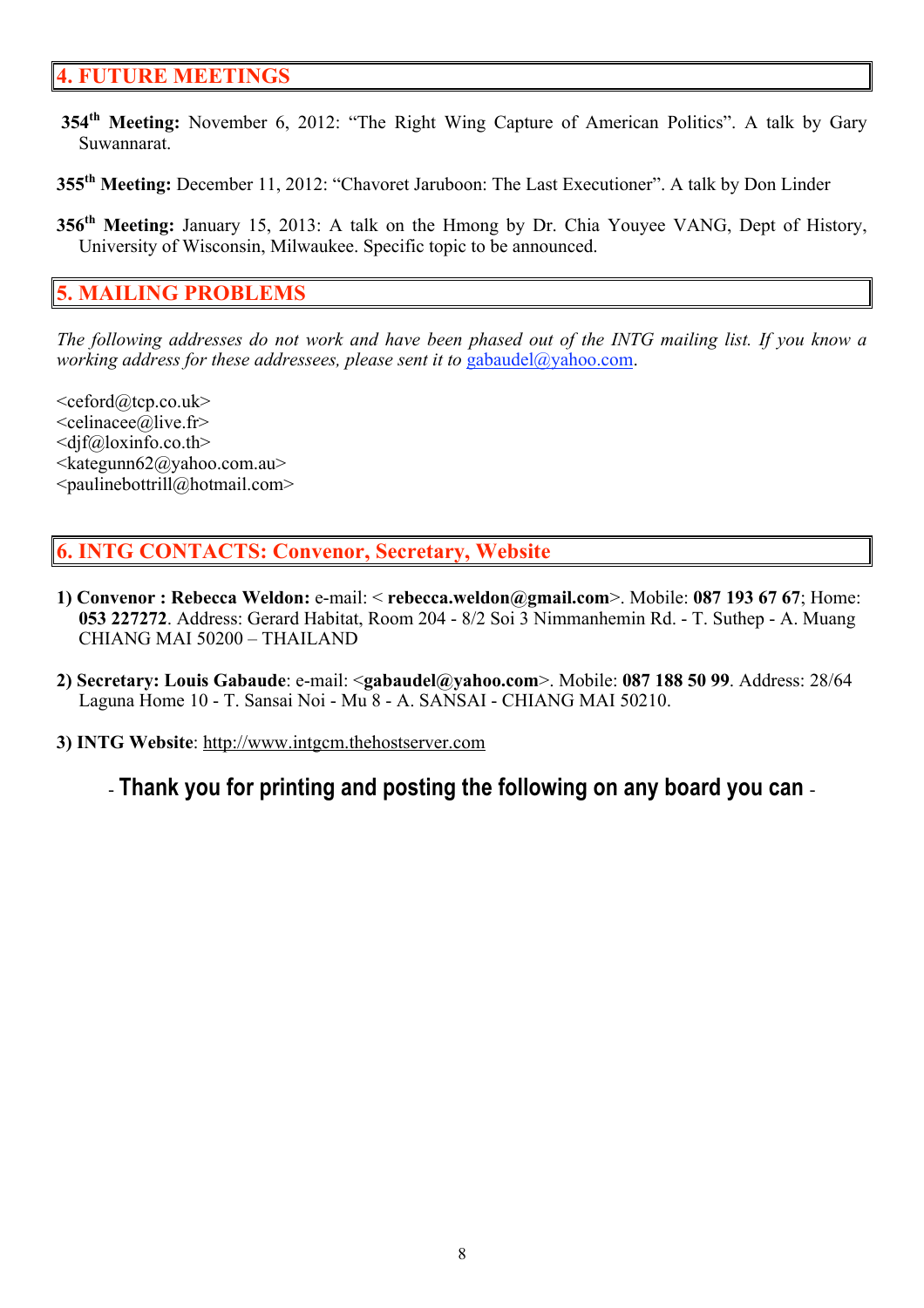